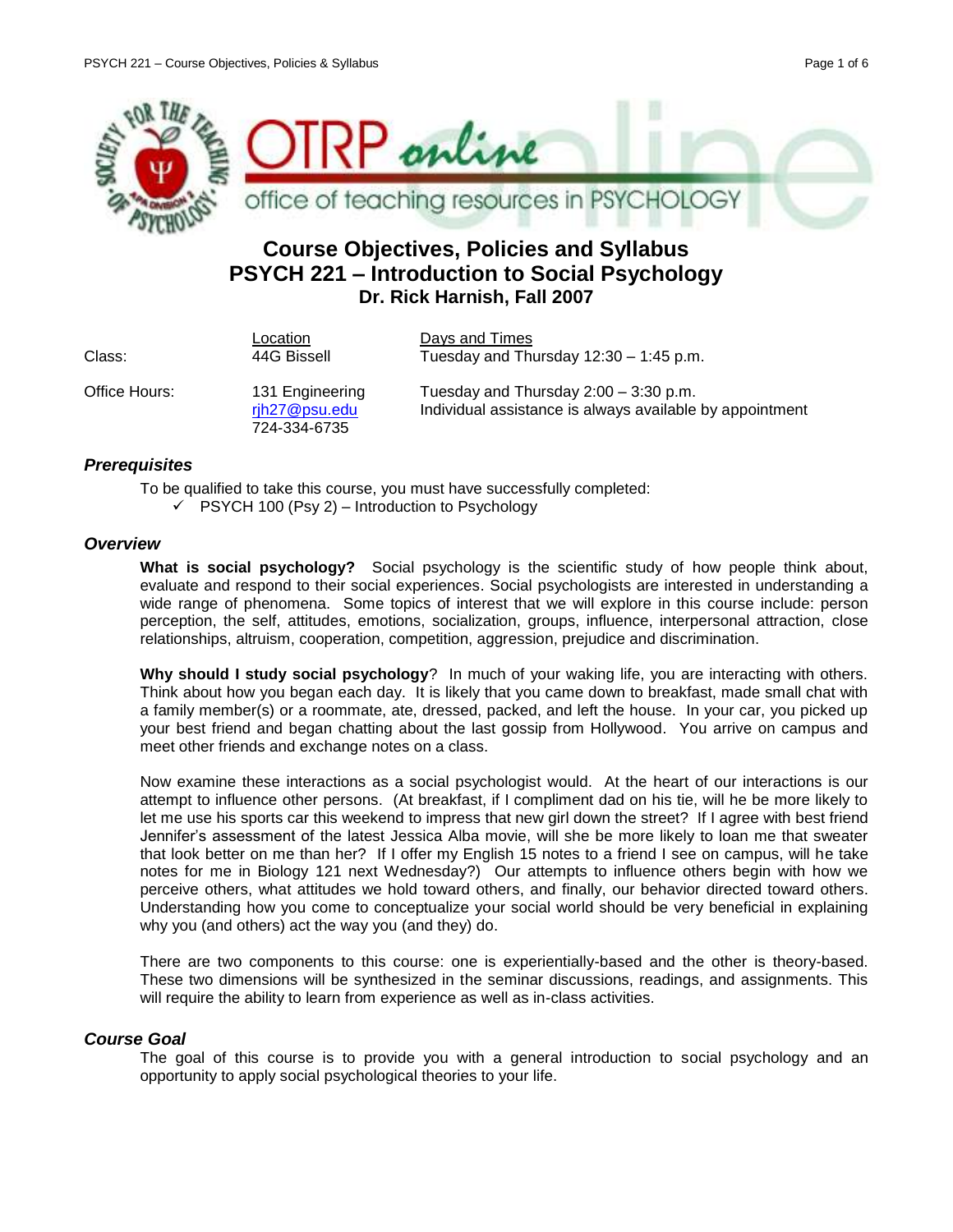# *Course Objectives*

By the end of the course, you should be able to:

- 1. Summarize general information, through in-class discussion and assignments, pertaining to social psychological theories;
- 2. Demonstrate knowledge, through examination procedures, of the major theories and research findings in social psychology.
- 3. Become familiar with social psychological literature through independent reading and writing assignments.
- 4. Apply social psychological theories and principles to your everyday behavior.

## *Text*

The required text for the course is:



Taylor, S.E., Peplau, A.L. & Sears, D.O. (2006). Social Psychology, 12<sup>th</sup> Edition. Upper Saddle River, NJ: Prentice Hall.

The text is available at the Penn State Bookstore and various online shops. NOTE: If you are obtaining the text through procurers other than the Penn State Bookstore be sure to order the 12<sup>th</sup> edition. There are considerable differences between the 12<sup>th</sup> and 11<sup>th</sup> editions.

A copy of the text will be on reserve at the Penn State New Kensington Library.

# *Assignments*

The material of this course will be presented through assigned readings, discussion (this course will use a seminar format), and outside class assignments. Because of the unique format of this course, I expect you to actively participate. This means that the in-class assignments will revolve around student-led discussions where my role will be to facilitate the discussion.

**Reading**: For each unit, there is required reading. One student will be assigned reading for the unit and expected to lead a discussion of the material. (Dates and presenter will be distributed next class.) Thus, you will need to complete the assigned reading for the class before the discussion. Reading the assigned text and participating in discussion is the main way to understand the material of this course. The readings associated with each week of discussions are attached.

**Participation**: As noted earlier, your active participation is expected in this course. Because your participation is expected, *your attendance is required*. **MISSING THREE OR MORE CLASSES WILL AUTOMATICALLY LOWER YOUR COURSE GRADE BY ONE LETTER GRADE OR MISSING THE CLASS IN WHICH YOU ARE LEADING THE DISCUSSION ALSO WILL AUTOMATICALLY LOWER YOUR COURSE GRADE BY ONE LETTER GRADE.** Thus, you should avoid making any vacation plans before December 13, 2007 and plan doctor's appointments, errands and the like after class time.

**Punctual (i.e. on-time) classroom attendance is required.** Arriving late to class is distracting and diminishes the educational attainment of those attending class in accordance with University policy. Personally, I think it is rude and inconsiderate to obstruct the serious pursuit of learning that students are entitled to and expect. Thus, students enrolled in this course are required to attend class on time. **PLEASE DO NOT BE LATE FOR CLASS**. ARRIVING LATE TO CLASS EXCESSIVELY (MORE THAN TWO CLASSES) WILL RESULT IN THE LOWERING OF YOUR COURSE GRADE BY ONE LETTER GRADE.

# *Evaluation*

**Leading Discussion**: Each student will be assigned a unit in which they will lead the class discussion. You will read the material, create a series of discussion questions, and lead the class in a discussion of the unit material (based on the questions you generate). Your leading the unit discussion(s) will account for approximately 25% of your grade. You will be responsible for generating a list of discussion questions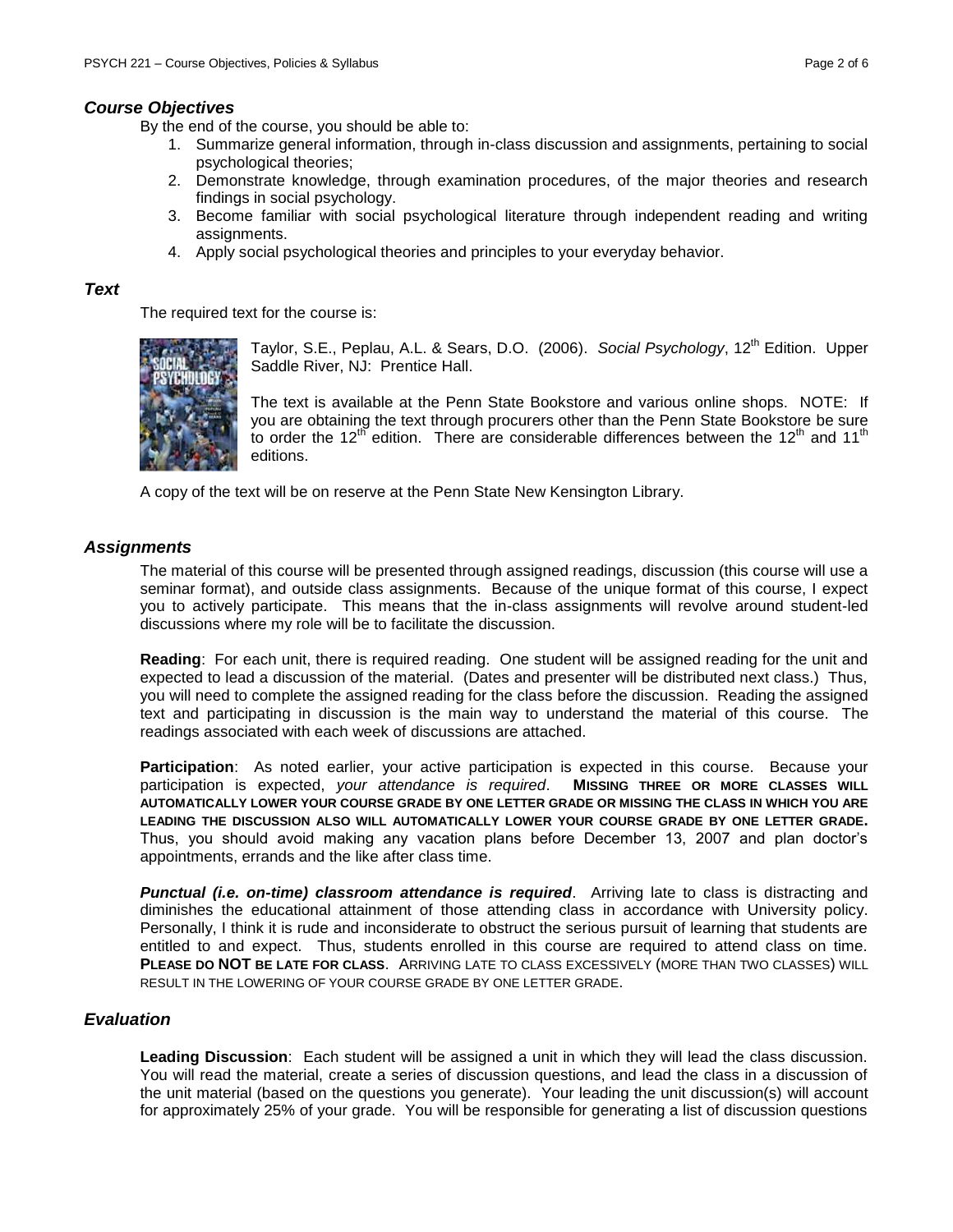to be distributed the week **PRIOR** to your scheduled discussion as well as leading the class on your assigned day. You will send me your discussion questions prior to their distribution for my review.

#### **IF YOU MISS THE CLASS IN WHICH YOU WERE ASSIGNED TO LEAD THE CLASS DISCUSSION, YOUR COURSE GRADE AUTOMATICALLY WILL BE LOWERED BY ONE LETTER GRADE.**

**Participating in Discussion**: If you are not leading a discussion, you will be actively participating in the class discussion. In order to **MEANINGFUL CONTRIBUTE** to the class discussion, you will read the material prior to class **AND** prepare answers to the discussion questions. You will turn in your answers to me after the class discussion. Attached are details on the unit topics. Your participation in the class discussions will account for approximately 25% of your grade.

**Weekly Personal Projects**: Because the focus of this course is understanding how people think about, evaluate and respond to their social experiences, you will be required to write a thought paper exploring social psychological explanations for a phenomenon. These thought papers can be best thought of as short essays in which you review a theory or research on a topic and explain how the theory or research findings can explain an issue you encountered in your life. The thought papers will account for approximately 50% of your grade. As such, there will be no exams given in the course. An example thought paper as well as a grading matrix will be distributed during our next class meeting.

#### *Grades*

Your grade will be computed by summing all of the points you have accumulated throughout the various assignments, and dividing this number by the total number of possible points. Grades will be based on the scale below:

Your grade will be computed as follows:

| Discussion Leader Time 1 (includes questions):    | 30 points                             |
|---------------------------------------------------|---------------------------------------|
| Discussion Leader Time 2 (includes questions)     | 30 points                             |
| Participation (Responses to Discussion Questions) | 90 points (5 points x 18 discussions) |
| Thought Paper 1                                   | 20 points                             |
| Thought Paper 2                                   | 20 points                             |
| Thought Paper 3                                   | 20 points                             |
| Thought Paper 4                                   | 20 points                             |
| Thought Paper 5                                   | 20 points                             |
| Thought Paper 6                                   | 20 points                             |
| Thought Paper 7                                   | 20 points                             |
| Thought Paper 8                                   | 20 points                             |
| Thought Paper 9                                   | 20 points                             |
| Thought Paper 10                                  | 20 points                             |
| TOTAL:                                            | 350 points                            |
|                                                   |                                       |

Final letter grades for the course will be determined according to the following cutoffs:

A = 326 or above (93%) B+ = 314-305 (87%) C+ = 279-270 (77%) D = 244-210 (60%) F = 209 or below<br>A- = 325-315 (90%) B = 304-291 (83%) C = 269-245 (70%)  $B = 304-291 (83%)$   $C = 269-245 (70%)$  $B- = 290-280(80\%)$ 

**THESE CUTOFFS ARE REAL**. Although a 279 is only one point below 280, it is still a C+ and not a B-. Please do not ask for a point to receive a higher grade. Doing such would not be fair to everyone else in the course because if I gave you a point, I would have to give everyone a point. And doing that would render the scoring system useless. There is no curve to the scoring system. This means that everyone in the class can potentially get an A.

Your grade in the course is based on various assignments. Thus, you are required to complete each. Failure to do so will result in a grade of DF (Deferred) until the assignment is completed. According to University policy, you have six weeks beginning at the start of the next semester in which to complete the assigned work. Failure to complete the assigned work within this time period automatically becomes an F. (See **[Senate Policy 48-40, Deferred Grades](http://www.psu.edu/dept/ufs/policies/47-00.html#48-40)**).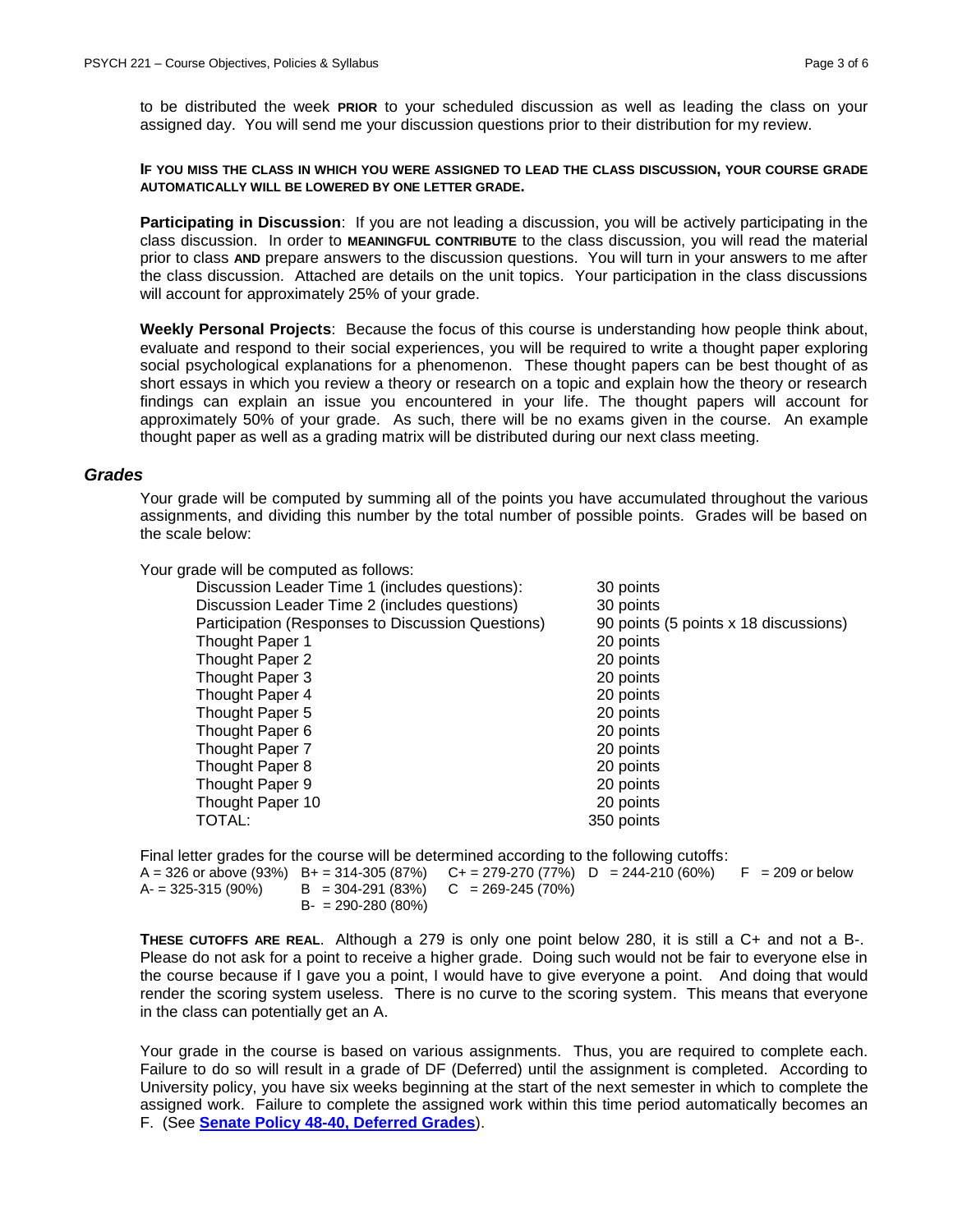#### *Missed Dates/Work Turned in Late*

Because I will negotiate due dates for the assignments (where possible), there will be **NO** work accepted beyond the agreed upon date. Any work not submitted in class or drop box on ANGEL must be handed directly to a secretary in the **Academic Affairs Office** (by the Art Gallery) before the end of the due date. **IT IS YOUR RESPONSIBILITY** to be sure that the secretary initials, dates, and notes the time of receipt. Materials **WITHOUT** a secretary's initials, date and time of receipt will **NOT** be accepted. I am asking you to submit your work to a secretary because materials get lost when they are slid under office doors and can be placed in the wrong faculty mailbox.

**ACADEMIC AFFAIRS OFFICE IS THE ONLY OFFICE THAT YOU MAY SUBMIT YOUR CLASS ASSIGNMENTS** if you do not do so in class or via drop box via ANGEL. I am asking you to submit your materials to Academic Affairs Office because secretaries in other offices will be confused over what you are asking of them. Moreover, your materials may be misplaced and lost. (This happened last year.)

#### *Statement on Civility*

In order for this class to be successful, it is necessary for everyone to cooperate and follow a few simple classroom procedures. For my part, I will help moderate the class discussions. Hopefully you will find the discussions interesting. I will provide you with supplemental handouts dealing with course topics. In addition, you can count on me to begin and end each class on time. I require, however, an equal effort on your part to make the class successful. Specifically, I expect you to attend class punctually, to be prepared and to contribute to the class discussion. This means that there will be no sleeping, reading the newspaper or grooming (e.g. putting on make-up, painting nails, brushing hair, etc.) during class.

**A word about cell phones during class**: Incoming calls are extremely disruptive to the discussion and your taking the call is disrespectful to others in the class. Please turn your cell phone off during class. The only exception I will make about cell phones is if you are a medic, police officer or other emergency personnel. If you are a medic, police office or other emergency personnel, I expect that you will set your cell phone's ringer to vibrate and that you will sit near an exit.

## *E-mail Return Policy*

Students are expected to access their PSU e-mail accounts. Some messages will be sent to the whole class while other will be sent to individuals if the need arises. I will respond to e-mail message within 48 hours.

#### *Statement of Disability Awareness*

The Pennsylvania State University is committed to providing access to a quality education for all students, including those with documented disabilities. If a student has a disability and wants to request an accommodation for a course, it is the responsibility of the student to first obtain a university accommodation letter confirming the disability and suggesting appropriate remedies. This letter can be obtained from the Penn State Office for Disability Services or the campus Disability Contact Liaisons. The contact persons at Penn State New Kensington are Elaine Zarichnak, ext.6066 and Judy Lindberg, ext. 6098.

It is encouraged that students request their accommodation needs early in the semester, and once identified, a reasonable accommodation will be implemented in a timely manner. Students may also access the web site for the Office for Disability Services at University Park: [www.lions.psu.edu/ods/.](http://www.lions.psu.edu/ods/)

#### *Course Help*

If you need help with the course, please see me during office hours. If you cannot make office hours, please contact me to set up an appointment. Alternatively, the Learning Center has peer and professional tutors. You may access information about peer and professional tutors and the courses in which they can provide assistance at<http://www.nk.psu.edu/StudentServices/LRC/30996.htm>

### *Academic Integrity*

All students are expected to act with civility, personal integrity (respect other students' dignity, rights and property) and help create and maintain an environment in which all can succeed through the fruits of their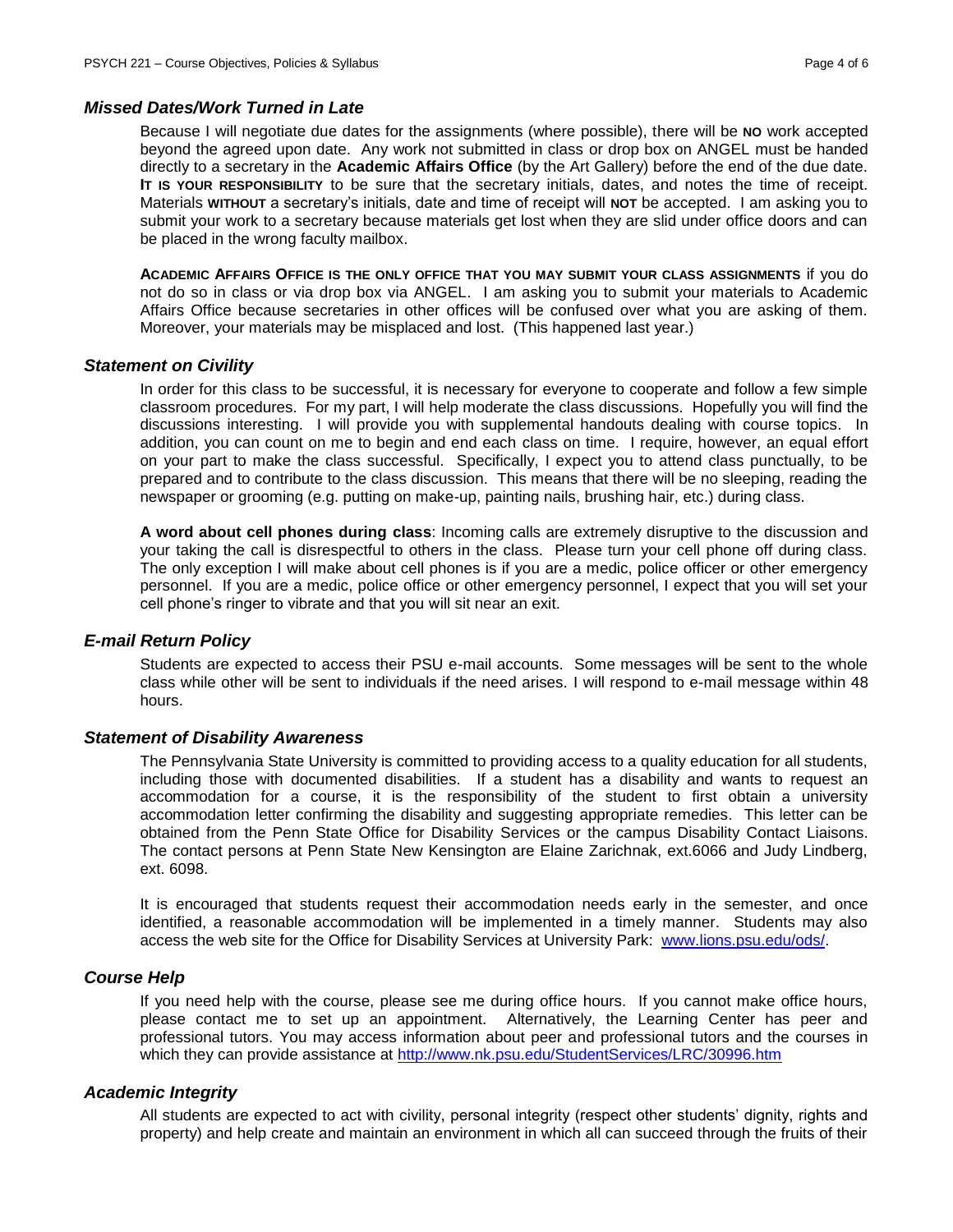own efforts. An environment of academic integrity is requisite to respect for self and others and a civil community.

Academic integrity includes a commitment to not engage in or tolerate act of falsification, misrepresentation or deception. Such acts of dishonesty include cheating or copying, plagiarizing, submitting another persons' work as one's own, using Internet sources without citation, fabricated field data or citations, "ghosting" (taking or having another student take an exam), stealing examinations, tampering with the academic work of another student, facilitating other students' acts of academic dishonesty, etc.

As part of Penn State's efforts to improve the climate for academic integrity, Penn State has licensed a tool from Turnitin.com that will help faculty prevent or detect plagiarism. Turnitin performs originality checks on submitted papers, checking the submission against four sources: 1) the Internet; 2) ProQuest databases; 3) a database of student papers submitted to Turnitin from other Universities; and 4) papers submitted from Penn State. If a student's paper has strong similarities to materials in any of these four sources, the software indicates the sources. Papers submitted in fulfillment of requirements for this course may be checked by the Turnitin software.

Students charged with a breach of academic integrity will receive due process and, if the charge is found valid, academic sanctions will result in an F for the course.

The University's statement on academic integrity, from which the above statement is drawn, is available at [www.psu.edu/dept/oue/aappm/G-9.html.](http://www.psu.edu/dept/oue/aappm/G-9.html)

## *Acknowledgement of Course Conditions*

I anticipate that we will follow the schedule I have outlined below, but I may make adjustments based on our progress in the course. Please check with a classmate after an absence to see if assignments have changed. I may also change the basis for the course grade and if I do so, I will so inform you in writing. Your enrollment in this class implies that you understand and agree to the conditions set forth for this course.

## *Syllabus*

| <b>WEEK</b> | <b>DATE</b> | <b>CHAPTER</b>                                                  | <b>PAGES</b>                                                                         | <b>DISCUSSION LEADER/</b><br><b>ASSIGNMENTS DUE</b> |
|-------------|-------------|-----------------------------------------------------------------|--------------------------------------------------------------------------------------|-----------------------------------------------------|
| Week 1      | Aug 28      | <b>NA</b>                                                       | Review course objectives, policies & syllabus                                        | Harnish                                             |
|             | Aug 30      | Chapter 1. Theories and Methods in<br>Social Psychology.        | Pages 2 (In the News) – 31 (Key Terms)                                               | Harnish                                             |
| Week 2      | Sept 4      | Chapter 2. Person Perception: Forming<br>Impressions of Others. | Pages 32 (In the News) - 46 (The Perceiver's<br>Cognitive and Emotional State)       |                                                     |
|             | Sept 6      |                                                                 | Pages 46 (Attributing the Causes of Behavior - 63<br>(Key Terms)                     |                                                     |
| Week 3      | Sept 11     | Discussion of Thought Paper Ch 2                                |                                                                                      | All/Thought Paper 2                                 |
|             | Sept 13     | Chapter 3. Social Cognition:<br>Understanding the Social World. | Pages $64$ (In the News) - 80 (Organization of<br>Schemas)                           |                                                     |
| Week 4      | Sept 18     |                                                                 | Pages 80 (Schematic Processing) - 94 (Key<br>Terms)                                  |                                                     |
|             | Sept 20     | Discussion of Thought Paper Ch 3                                |                                                                                      | All/Thought Paper 3                                 |
| Week 5      | Sept 25     | Chapter 4. The Self: Learning About<br>the Self.                | Pages 96 (In the News) - 113 (Self-Awareness)                                        |                                                     |
|             | Sept 27     |                                                                 | Pages 114 (Motivation and the Self) – 131 (Key<br>Terms)                             |                                                     |
| Week 6      | Oct 2       | Discussion of Thought Paper Ch 4                                |                                                                                      | All/Thought Paper 4                                 |
|             | Oct 4       | Chapter 5. Attitudes and Attitude<br>Change.                    | Pages 132 (In the News) - 147 (Automatic<br>Acquisition and Activation of Attitudes) |                                                     |
| Week 7      | Oct 9       |                                                                 | Pages 147 (Persuasion) - 167 (Key Terms)                                             |                                                     |
|             | Oct 11      | Discussion of Thought Paper Ch 5                                |                                                                                      | All/Thought Paper 5                                 |
| Week 8      | Oct 16      | Chapter 6. Prejudice.                                           | Pages 168 (In the News) - 186 (Advantages and<br>Disadvantages)                      |                                                     |